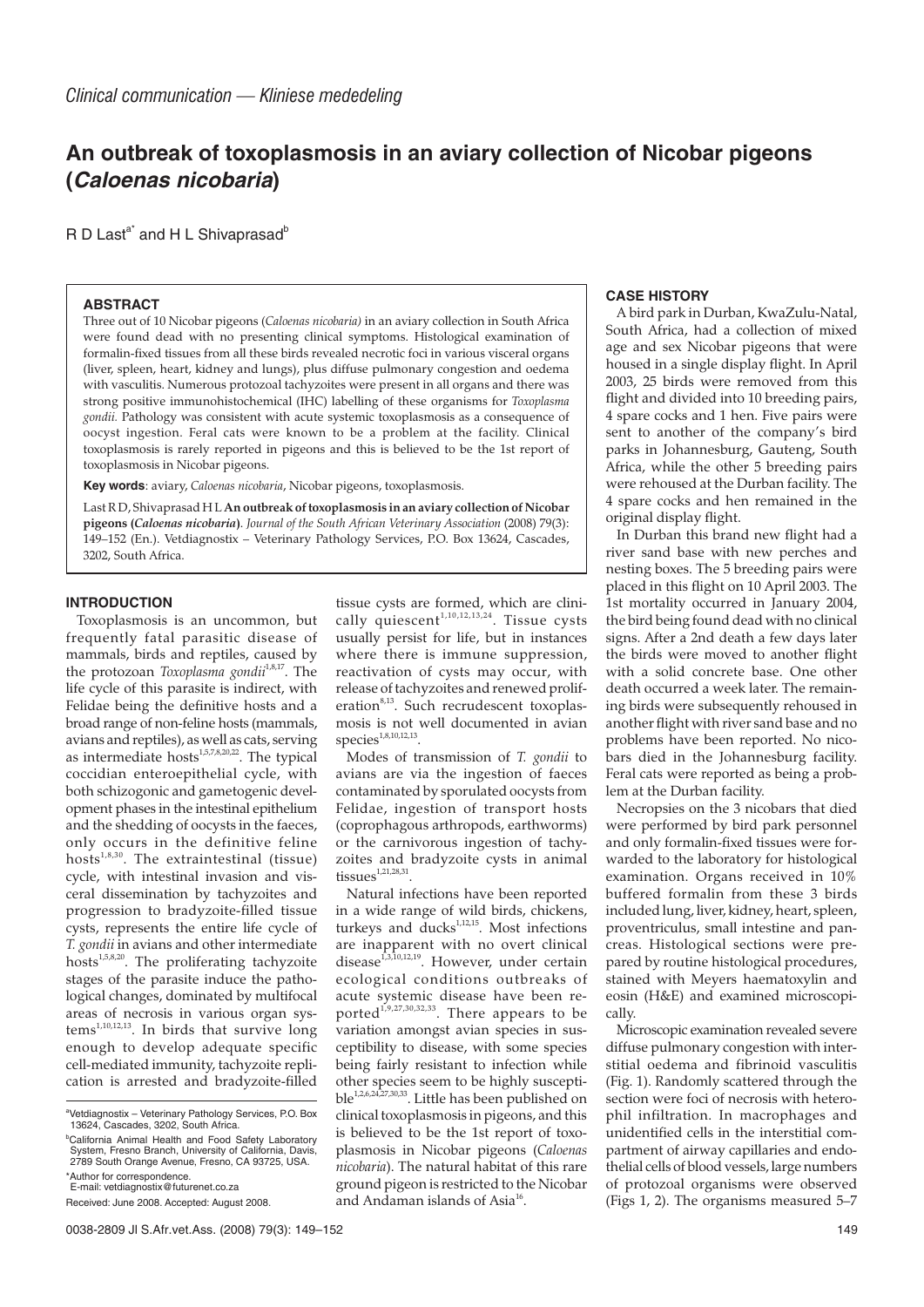

Figs 1–6, 1: Lung with oedema and a few tissue cysts of *Toxoplasma gondii* (arrows), haematoxylin and eosin, 2: Lung with oedema, inflam**mation and numerous tissue cysts** (arrows) **and free tachyzoites** (arrowheads) **of Toxoplasma gondii, haematoxylin and eosin.** 3: **Kidney with severe necrosis, fibrin and inflammation and a tissue cyst of Toxoplasma gondii** (arrow)**, haematoxylin and eosin.** 4: **Heart showing many free tachyzoites of Toxoplasma gondii in the myocardium,streptavidin-biotin immunoperoxidase method.**5: **Spleen showing numerous cysts and tachyzoites of Toxoplasma gondii, streptavidin-biotin immunoperoxidase method.** 6: **Kidney showing numerous tachyzoites of Toxoplasma gondii, streptavidin-biotin immunoperoxidase method.** Scale bars: 1 = 120 µm; 2, 3, 6 = 50 µm; 4, 5 = 75 µm.

microns in diameter, were spherical to tear-drop shaped with round to oval basophilic bodies (nucleus) measuring 3–4 microns in diameter (Fig. 2). A clear halo between the nucleus and cell membrane of the protozoa was noted. In some places tissue cysts containing numerous protozoa were observed (Figs 1, 2). Hepatic pathology included dense portal infiltrates of mixed mononuclear cells and heterophils with cholangitis and protozoal organisms. Apoptosis and necrosis of

predominantly periportal hepatocytes with similar protozoal organisms were observed. Splenic sections revealed multifocal areas of necrosis with numerous protozoal organisms. Interstitial myocarditis with visible protozoal organisms characterized the myocardial pathology. In the kidney there was interstitial inflammation with vasculitis and locally extensive ulceration of one of the collecting tubules and inflammation associated with similar protozoal organisms (Fig. 3).

Sections of lungs, heart, liver, spleen and kidney were tested immunohistochemically (IHC) using rabbit polyclonal *T. gondii* antibodies (Dako, Carpinteria, California) according to the manufacturer's instructions. To avoid the endogenous peroxidases and biotin in avian tissues, a Dako En Vision Horseradish – Peroxidase (HRP) rabbit kit was used. For the chromogen 3-amino, 9-ethyl-carbazole (AEC) from Vector Labs (Burlingame, CA) was used. Briefly, the procedure included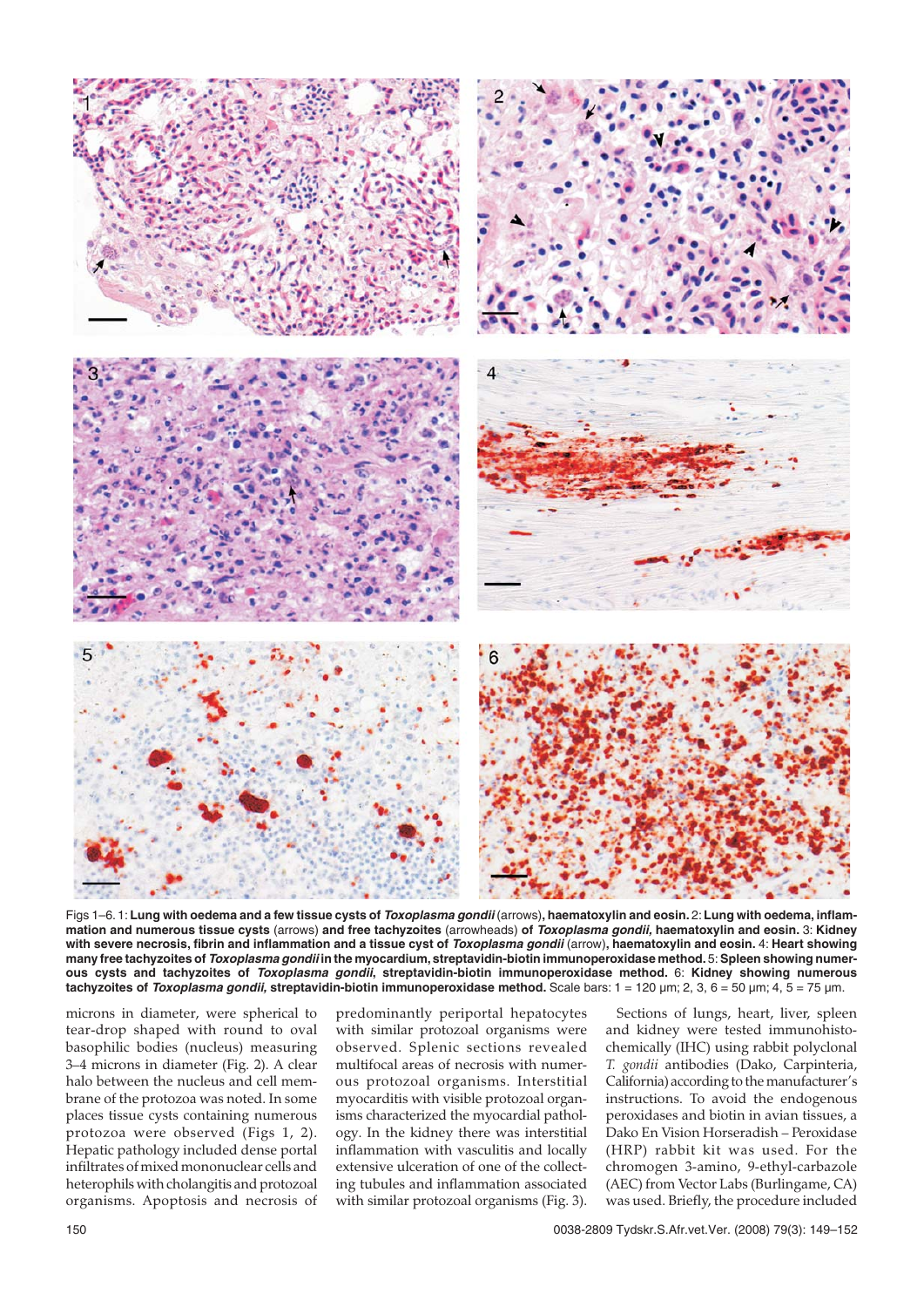dewaxing of sections, quenching with 3 % hydrogen peroxide, digestion in 0.4 % pepsin, rinsing in 0.5 % casein, treatment with primary antibody at 1:1200 dilution, treatment with HRP solution for 30 minutes and treatment with AEC. Sections were then counterstained with haematoxylin, air-dried, provided with a cover slip and examined microscopically.

Tachyzoites appeared larger and more numerous in IHC-labelled sections than on H&E sections. Organisms, both individually and in cysts, were seen most commonly in the lungs, heart (Fig. 4) and spleen (Fig. 5), while in the kidney (Fig. 6) numerous individual organisms predominated.

A small piece of lung tissue from the paraffin wax block was selected, dewaxed in xylene and alcohol, post-fixed in 2.5 % Glutaraldehyde followed by osmium tetroxide. It was then embedded and sectioned according to Buzzola and Russel, 1991<sup>4</sup>. Ultrastructuarally the organisms in the lung had the typical appearance of Apicomplexa, with a nucleus situated almost in the middle with a conoid, many micronemes and rhoptries.

#### **DISCUSSION**

Although infection of wild and domestic avian species is considered common, development of clinical disease is considered rare $1,12,17,25$ . In susceptible avian species acute systemic toxoplasmosis is characterised by necrotic foci in various visceral organs (liver, spleen, heart, lungs, skeletal muscle, central nervous system), plus diffuse pulmonary congestion and oedema with vasculitis<sup>1,9,10,12,15,17</sup>. Recrudescent infections, on the other hand, tend to have lesions restricted to or most prominent in the central nervous system, skeletal muscle and myocardium, as these are the main locations for the bradyzoitecontaining lesions $^{1,12,13,29}$ . In the birds described here the wide visceral distribution and severity of lesions, as well as the heavy parasite load of tachyzoite stages demonstrated by immunohistochemistry, would be considered more consistent with acute systemic disease than recrudescent infection.

There appears to be variation among avian species with regard to susceptibility to *T. gondii* infection<sup>2,6,10,12,24,27,33</sup>. Chickens and raptors appear to be fairly resistant to acute systemic disease, and in the case of poultry, also experimental infection, with rapid development of quiescent tissue  $\frac{1}{\text{cysts}^{1,2,12,24}}$ . Canaries, geese and some corvid species have been reported to be highly susceptible to acute systemic toxoplasmosis. Clinical toxoplasmosis is deemed to be a significant threat to the survival of the highly endangered Alala

(*Corvus hawaiiensis*) in its natural habitat on the islands of Hawaii<sup>2,3,23,32,33</sup>. Lesions described for toxoplasmosis also show some degree of variation among species. Canaries and possibly other passerines commonly present with ocular lesions (non-suppurative chorioretinitis), raptors have most commonly been infected with encysted stages of the parasite and disseminated disease has frequently been described in quail, mynahs and canaries. Acute pneumonic lesions with severe congestion and oedema have been described in parrots, geese and pigeons<sup>2,7,9,17,23,24,30,32</sup>.

Clinical toxoplasmosis is rarely reported in pigeons, although the disease has been described in experimentally as well as naturally infected birds. Fatal disease has been documented in Torres Strait pigeons (*Ducula spilorrhoa*), Wonga pigeons (*Leucosarcia melanoleuca*), Scheepmaker's crowned pigeons (*Goura scheepmakeri sclaterii*) and domestic pigeons (*Columbia livia domestica*) 2,7,17,21,26. The cases described here are believed to be the 1st report of toxoplasmosis in Nicobar pigeons. The use of toxoplasma serology in the diagnosis of toxoplasmosis in this species remains somewhat controversial. Pigeons usually develop high antibody titres following infection, although one study demonstrated seroconversion without high titres, but there appears to be little correlation with clinical disease and seroprevalance of *T. gondii* is reported to be  $\int$ low<sup>2,21,26</sup>. In addition, low serum dilutions and potential cross-reactions with other infectious agents can complicate interpretation of results $^{14}$ .

The diagnosis of toxoplasmosis in these birds was based on histological lesions, the structure of intralesional protozoal organisms, specific immunoreactivity to *T. gondii* antisera with IHC labelling and electron microscopic features of these protozoa. The source of infection in this outbreak was believed to be feral cats, which were reported to be a problem at this particular facility.

### **ACKNOWLEDGEMENTS**

The authors are grateful to Mr Bob Nordhausen for preparation and production of the EM samples and Dr Rocio Crespo and Ms Rebecca Gonzales for assistance with the photography, both of whom are from the California Animal Health and Food Safety Laboratory System, Fresno Branch, University of California, Davis.

#### **REFERENCES**

- 1. Bermudez A J 2003 Miscellaneous and sporadic protozoal infections. In Saif Y M (ed.) *Diseases of poultry* (11th edn). Iowa State Press, Ames: 1018–1020
- 2. Biancifiori F, Rondini C, Grelloni V, Frescura

T 1986 Avian toxoplasmosis: experimental infection of chicken and pigeon. *Comparative Immunology, Microbiology and Infectious Diseases* 9: 337–346

- 3. Bickford A A, Sanders D 1996 Experimental toxoplasmosis in chickens. *American Journal of Veterinary Research* 27: 308–318
- 4. Buzzola J J, Russel L D 1991 *Electron microscopy, principles and techniques for biologists.* Jones and Bartlett, New York
- 5. Center S A 1996 Acute hepatic injury: hepatic necrosis and fulminant hepatic failure. In Gulford W G, Center S A, Strombeck D R (eds) *Small animal gastroenterology*  $(3rd edn)$ . W B Saunders, Philadelphia:  $683$
- 6. Dhillon A S, Thacker H L, Winterfield R W 1981 Toxoplasmosis in mynahs. *Avian Diseases* 26:445–449
- 7. Dorestein G M, Mensink M M H C 2002. Avian pathology challenge. *Journal of Avian Medicine and Surgery* 16: 240–244
- 8. Dubey J P 1994 Toxoplasmosis. *Journal of the American Veterinary Medical Association* 205: 1593–1598
- 9. Dubey J P, Garner M W, Willette M M, Batey K L, Gardiner, C H 2001 Disseminated toxoplasmosis in magpie geese (*Anseranas semipalmata*) with large numbers of tissue cysts in livers. *Journal of Parasitology* 87: 219–223
- 10. Dubey J P, Goodwin M A, Ruff M D, Shen S K, Kwok O C H, Wizlkins G L, Thulliez P 1995 Experimental toxoplasmosis in chukar partridges (*Alectoris graeca*). *Avian Pathology*  $24.95 - 107$
- 11. Dubey J P, Porter S L, Tsebgm F M, Shen S K, Thulliez, P 1992 Induced toxoplasmosis in owls. *Journal of Zoo and Wildlife Medicine* 23: 98–102
- 12. Dubey J P, Webb D, Sundar N, Velmurugan G, Bandini L, Kwok O, Su C 2007 Endemic avian toxoplasmosis on a farm in Illinois: clinical disease, diagnosis, biologic and genetic characteristics of *Toxoplasma gondii* isolates from chickens (*Gallus domesticus*) and a goose (*Anser anser*). *Veterinary Parasitology* 148: 207–212
- 13. Frenkel J K 1973 Toxoplasmosis: parasite life cycle, pathology and immunology. In Hammond D M, Long P L (eds) *The* Coccidia, Eimeria, Isospora, Toxoplasma *and related genera.* University Park Press, Baltimore: 342–410
- 14. Frenkel J K 1981 False-negative serological tests for *Toxoplasma* in birds.*Journal of Parasitology* 67: 952–953
- 15. Greiner E C, Ritchie B W 1994 Parasites. In Ritchie B W, Harrison G J, Harrison L R (eds) *Avian medicine: principles and application.* Winger's Publishing, Florida: 1017
- 16. Grimmett R., Inskipp C, Inskipp T 1998 *Birds of the Indian subcontinent.* Oxford University Press, Delhi
- 17. Hartley W J, Dubey J P 1991 Fatal toxoplasmosis in some native Australian birds. *Journal of Veterinary Diagnostic Investigation* 3: 167–169
- 18. Howerth E W, Rich G, Dubey J P, Yogasundram K 1991 Fatal toxoplasmosis in a red lory (*Eos bornea*). *Avian Diseases* 35: 642– 646
- 19. Jacobs L, Melton M L 1996 Toxoplasmosis in chickens. *Journal of Parasitology* 52: 1158– 1162
- 20. Jones T J, Hunt R D, King N W 1996 *Veterinary pathology* (6th edn). Williams & Wilkins, Baltimore: 555–561
- 21. Kirkpatrick C E, Colvin B A, Dubey J P 1990. *Toxoplasma gondii* antibodies in common barn owls (*Tyto alba*) and pigeons (*Columbia*